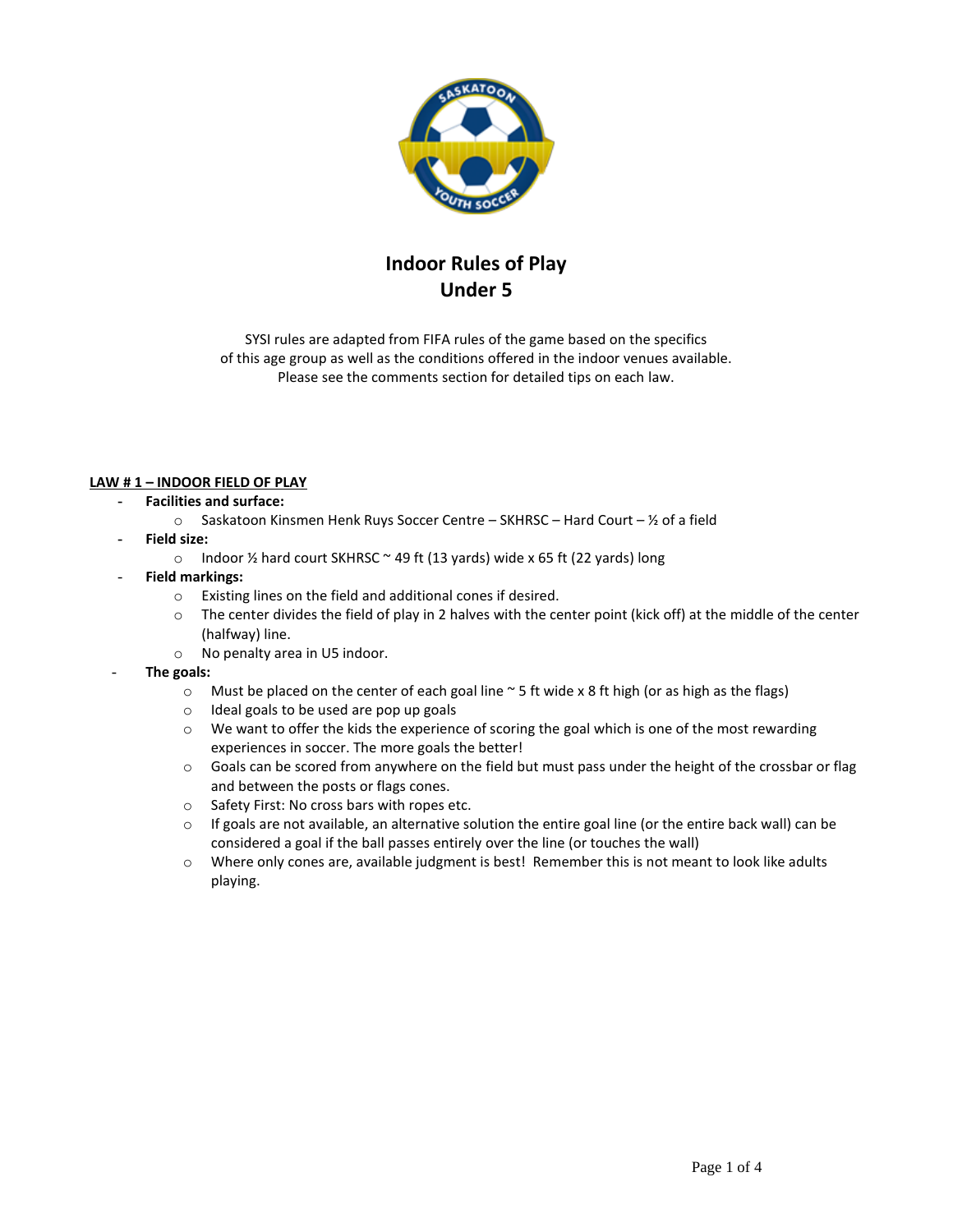#### - **Field setup:**

o 2 fields



## **LAW # 2 – THE BALL**

## **U5 = Size 3**

- The ball must be appropriate for the age of the player.
- Size 3 ball is smaller and lighter allowing an easier kick, dribble or pass.
- Please ensure that the ball is pumped up, but with a small amount of "give" to assist players with ball control. Remember safety first.
- If available, for SYSI Indoor League Play on hard surface a low bounce synthetic ball will be used.
- The home team will supply the game ball unless the visiting team has a more satisfactory ball. This shall be agreed upon by coaches from each team.

#### **LAW # 3 – THE NUMBER OF PLAYERS**

- Format of play is 3 vs 3 on the field at any given time with a recommended number of 5-9 players for each team.
- There is no minimum number of players required for mini games and teams can exchange players to ensure that each has sufficient players.
- Mini soccer coaches should advise the SYSI office in the event that the opposing team fails to appear for a game.
- Mini teams may use the services of a permit player registered with another mini team in a younger age group provided that the permission of the legal guardian and coach of the permit player is obtained.
- **No Goalkeepers** at Under-5.
	- $\circ$  Rationale: There are no goalkeepers at U5 and this allows all the kids to chase the ball down the field. The action is where the fun is, and the fun is where the ball is. This will allow the kids to further develop basic motor skills (running, jumping) as well as soccer specific skills (kicking the ball, dribbling, passing). The players will be in contact with the ball more and this will allow them to experience "the decision-making process" more, often enhancing their early knowledge and allowing for the reflexes (connections brain-muscles) to be formed. Playing on both offense and defense, will allow the players to SLOWLY begin to understand the role of teammates.
- **Intermissions** are called roughly every 5-8 minutes, which allows for substitutions of all players on the field.
	- $\circ$  Rationale: players that are changed every 2 3 minutes very seldom touch the ball during that time (sometimes never touching the ball). With longer and consistent playing time on the field the players will have more of an opportunity to touch the ball and learn to play the game, and ultimately enjoying their soccer experience.
- **Substitutions** are permitted and are unlimited.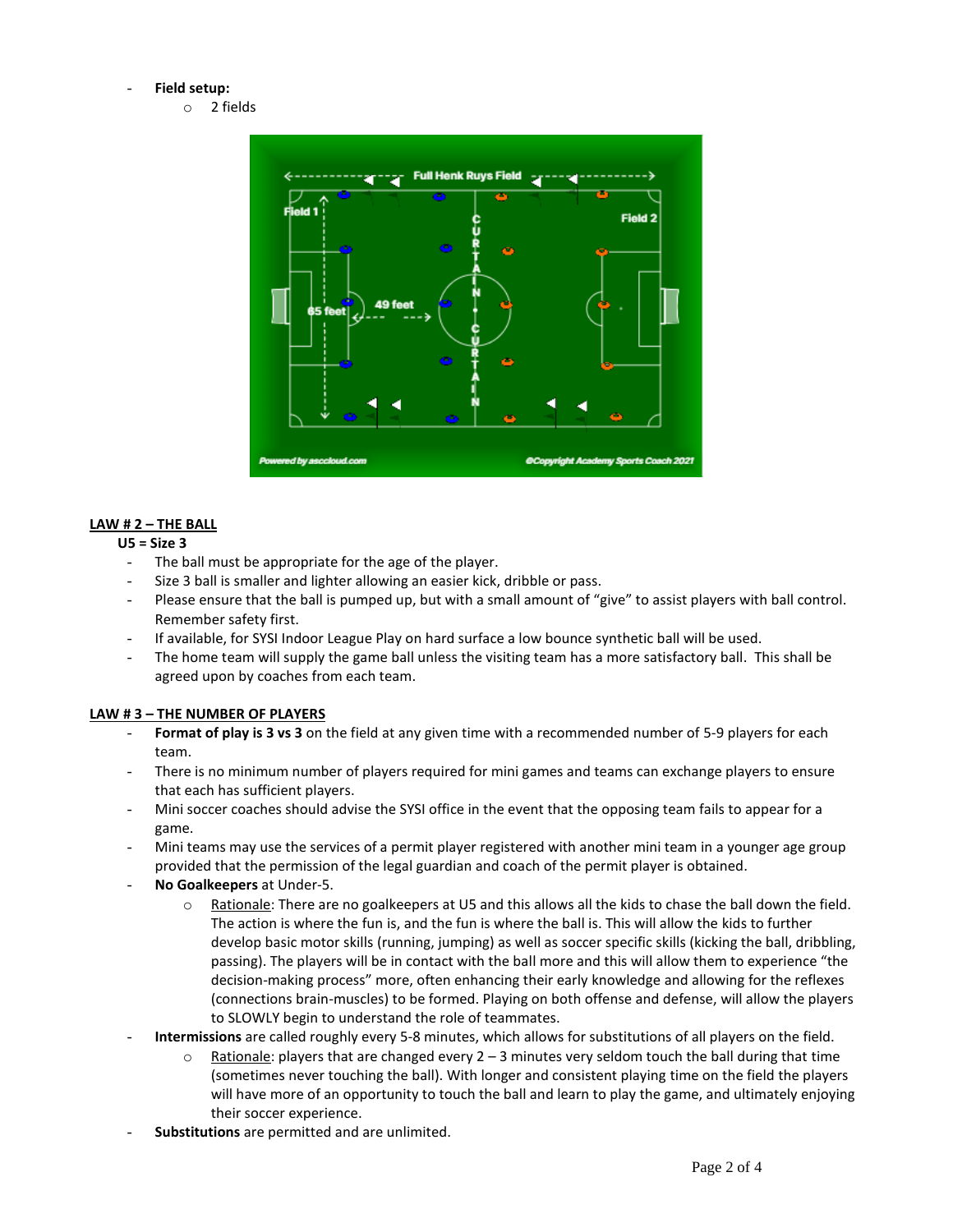#### **LAW # 4 – THE PLAYERS EQUIPMENT**

- An official "soccer kit" includes a jersey, shorts, socks and shin-guards.
- Equipment should be safe for all the players and distinctive between the two teams. Where the colors of competing teams are similar, the home team will change uniforms. Where alternative uniforms are used, the uniforms need not be numbered. In the absence of uniforms, pinnies may be used instead.
- Shirts should be tucked in and socks should be pulled up over the shin-guards. This is done in case the shinguards have edges to them that may hurt their fellow players.
- Shoes should not be wet!! Don't let players on the court with wet shoes as it creates a danger for everyone! Remember safety first!

#### **LAW # 5 – THE REFEREES**

- No Referees.
- Coaches are considered game leaders and are encouraged before each game to talk with their counterpart concerning rules of play.
- Make sure that the rules are followed and that the Fair Play nature of the game is followed. Remember kids emulate adults all the time.
- Each coach should stand outside the field of play in his or her own half of the field.
- **We are here to make the game enjoyable for the children, parents and fans! Watching the game comes second!**

#### **LAW # 6 – DURATION OF THE MATCH**

- Coaches are encouraged to discuss length of game time at the start of their scheduled hour.
- Teams are recommended to play fun drills, games or warm up activities for the first 20 minutes. Overall recommended duration of the game is a total of 32 minutes with 2 x 16 min halves with timeouts roughly every 8 minutes.
- Estimated 4 x 8-minute substitution changes
- NOTE: Due to the busy schedule please try to be on time and have respect of others time on the field. Use common sense and be considerate with problems that arise. Work them out and be a good example for the kids.

#### **LAW # 7 – KICK-OFF AND RESTART OF THE GAME**

- Always takes place from the center point (visible or imaginary) of the halfway line of the playing area.
- At the kick-off to start the game and after a goal is scored the opposing team will retreat to their half of the field and cannot move forward until the kick has been taken.
- Opposing players must be at least 3 meters (4 yards) away from the ball at the kick off after a goal and/or the start of the game and/or half time.
- The defending team must retreat to the half-way line only on goal kicks. The team may re-enter the opponent's half once the ball has left the penalty area of the defending team.
- The ball can move in any direction to begin play.

# **LAW # 8 – THE BALL IN AND OUT OF PLAY**

- **Out of Play – Walls are Live!!!**
- After the ball goes out of play, which means the ball hits the bleachers, goes into stands (stages), into player's benches, off a parent, or off the ceiling, or any other amenity considered to be "Out-of-Play" the game is restarted by a Kick-in or Dribble-in (see below for explanation), where the ball went out of play.
- If the ball contacts the ceiling or a ceiling attached fixture, the game will be restarted directly below the point of contact by a Kick-in or Dribble-in by the team that was not the last to touch the ball.
- It is recommended that whenever possible, spectators are not to interfere at all with the game and watch from the stages/stands.If there are no stages or stands to watch the game from, spectators are to move out of the way of the ball. Spectators are not to allow the ball to bounce off them or to kick it back into play.
- The Kick-in or Dribble-in shall be taken by the team that did not TOUCH the ball last. Opponents must be at least 3 meters (4 yards) away from the ball on all the above.